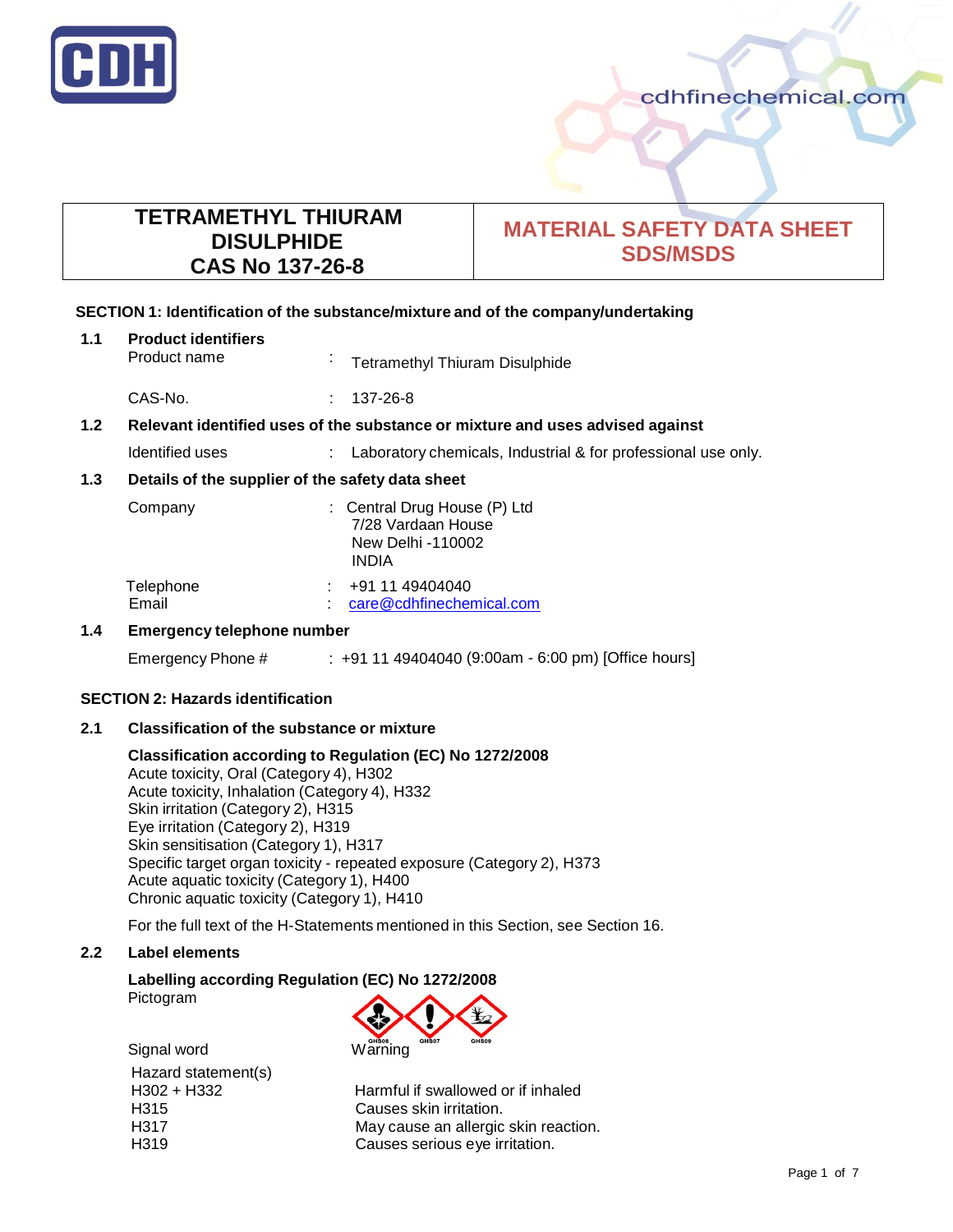| H <sub>3</sub> 73<br>H410                | May cause damage to organs through prolonged or repeated exposure.<br>Very toxic to aquatic life with long lasting effects.         |
|------------------------------------------|-------------------------------------------------------------------------------------------------------------------------------------|
| Precautionary statement(s)               |                                                                                                                                     |
| P <sub>261</sub>                         | Avoid breathing dust/ fume/ gas/ mist/ vapours/ spray.                                                                              |
| P <sub>273</sub>                         | Avoid release to the environment.                                                                                                   |
| P <sub>280</sub>                         | Wear protective gloves.                                                                                                             |
| $P304 + P340 + P312$                     | IF INHALED: Remove person to fresh air and keep comfortable for<br>breathing. Call a POISON CENTER/doctor if you feel unwell.       |
| $P305 + P351 + P338$                     | IF IN EYES: Rinse cautiously with water for several minutes. Remove<br>contact lenses, if present and easy to do. Continue rinsing. |
| P <sub>501</sub>                         | Dispose of contents/ container to an approved waste disposal plant.                                                                 |
| Supplemental Hazard<br><b>Statements</b> | none                                                                                                                                |

## **2.3 Other hazards**

This substance/mixture contains no components considered to be either persistent, bioaccumulative and toxic (PBT), or very persistent and very bioaccumulative (vPvB) at levels of 0.1% or higher.

#### **SECTION 3: Composition/information on ingredients**

#### **3.1 Substances**

| Synonyms                                                      | Bis(dimethylthiocarbamoyl) disulfide<br>Bis(dimethylthiocarbamyl) disulfide<br>Thiram |
|---------------------------------------------------------------|---------------------------------------------------------------------------------------|
| Formula<br>Molecular weight<br>CAS-No.<br>EC-No.<br>Index-No. | : $C_6H_{12}N_2S_4$<br>: $240.44$ g/mol<br>137-26-8<br>205-286-2<br>006-005-00-4      |

# **Hazardous ingredients according to Regulation (EC) No 1272/2008**

| Component                      |                                       | Classification                                                                                                                                                                                                                 | Concentration |
|--------------------------------|---------------------------------------|--------------------------------------------------------------------------------------------------------------------------------------------------------------------------------------------------------------------------------|---------------|
| <b>Thiram</b>                  |                                       |                                                                                                                                                                                                                                |               |
| CAS-No.<br>EC-No.<br>Index-No. | 137-26-8<br>205-286-2<br>006-005-00-4 | Acute Tox. 4; Skin Irrit. 2; Eye<br>Irrit. 2; Skin Sens. 1; STOT RE<br>2; Aquatic Acute 1; Aquatic<br>Chronic 1; H302, H332, H315,<br>H319, H317, H373, H400,<br>H410<br>M-Factor - Aquatic Acute: 10 -<br>Aquatic Chronic: 10 | $\leq$ 100 %  |

For the full text of the H-Statements mentioned in this Section, see Section 16.

## **SECTION 4: First aid measures**

## **4.1 Description of first aid measures**

#### **General advice**

Consult a physician. Show this safety data sheet to the doctor in attendance.

#### **If inhaled**

If breathed in, move person into fresh air. If not breathing, give artificial respiration. Consult a physician.

## **In case of skin contact**

Wash off with soap and plenty of water. Consult a physician.

## **In case of eye contact**

Rinse thoroughly with plenty of water for at least 15 minutes and consult a physician.

#### **If swallowed**

Never give anything by mouth to an unconscious person. Rinse mouth with water. Consult a physician.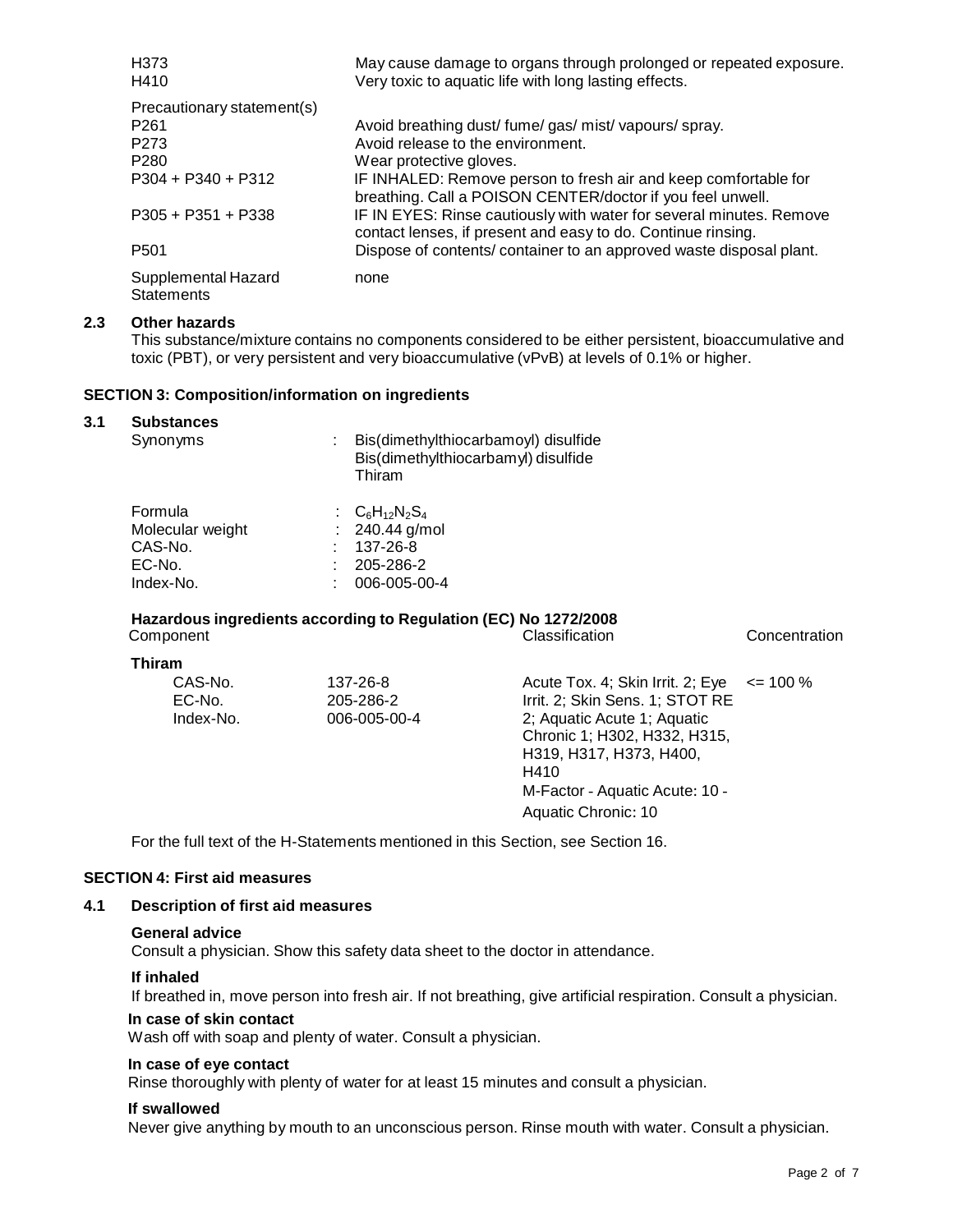## **4.2 Most important symptoms and effects, both acute and delayed** The most important known symptoms and effects are described in the labelling (see section 2.2) and/or in section 11

**4.3 Indication of any immediate medical attention and special treatment needed** No data available

## **SECTION 5: Firefighting measures**

#### **5.1 Extinguishing media**

#### **Suitable extinguishing media** Use water spray, alcohol-resistant foam, dry chemical or carbon dioxide.

**5.2 Special hazards arising from the substance or mixture** Carbon oxides, Nitrogen oxides (NOx), Sulphur oxides

#### **5.3 Advice for firefighters** Wear self-contained breathing apparatus for firefighting if necessary.

#### **5.4 Further information** No data available

## **SECTION 6: Accidental release measures**

**6.1 Personal precautions, protective equipment and emergency procedures** Use personal protective equipment. Avoid dust formation. Avoid breathing vapours, mist or gas. Ensure adequate ventilation. Evacuate personnel to safe areas. Avoid breathing dust. For personal protection see section 8.

#### **6.2 Environmental precautions** Prevent further leakage or spillage if safe to do so. Do not let product enter drains. Discharge into the environment must be avoided.

- **6.3 Methods and materials for containment and cleaning up** Pick up and arrange disposal without creating dust. Sweep up and shovel. Keep in suitable, closed containers for disposal.
- **6.4 Reference to other sections** For disposal see section 13.

## **SECTION 7: Handling and storage**

## **7.1 Precautions for safe handling**

Avoid contact with skin and eyes. Avoid formation of dust and aerosols. Provide appropriate exhaust ventilation at places where dust is formed. For precautions see section 2.2.

## **7.2 Conditions for safe storage, including any incompatibilities** Store in cool place. Keep container tightly closed in a dry and well-ventilated place. Storage class (TRGS 510): Combustible Solids

## **7.3 Specific end use(s)**

Apart from the uses mentioned in section 1.2 no other specific uses are stipulated

## **SECTION 8: Exposure controls/personal protection**

## **8.1 Control parameters**

## **8.2 Exposure controls**

#### **Appropriate engineering controls**

Handle in accordance with good industrial hygiene and safety practice. Wash hands before breaks and at the end of workday.

## **Personal protective equipment**

## **Eye/face protection**

Face shield and safety glasses Use equipment for eye protection tested and approved under appropriate government standards such as NIOSH (US) or EN 166(EU).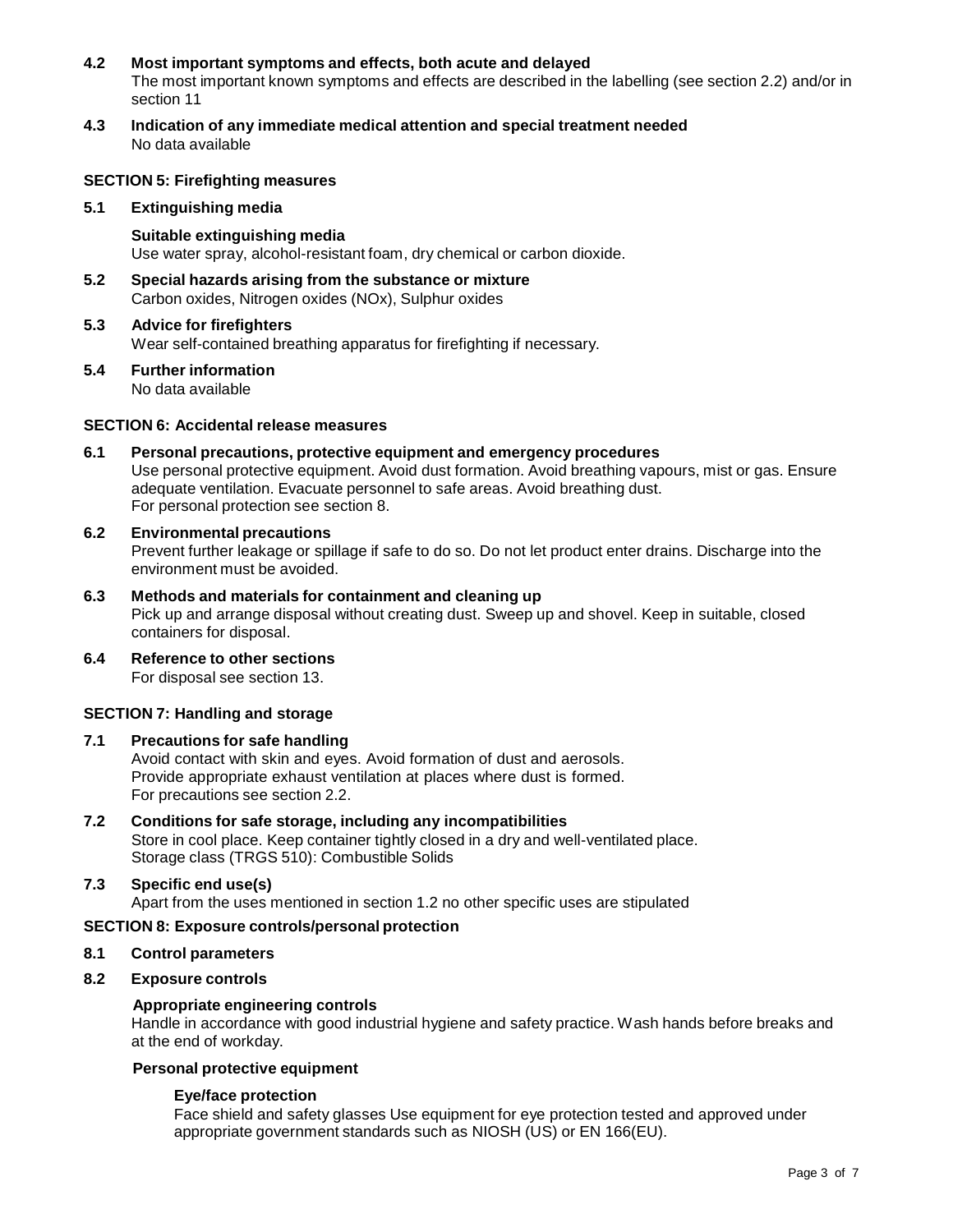## **Skin protection**

Handle with gloves. Gloves must be inspected prior to use. Use proper glove removal technique (without touching glove's outer surface) to avoid skin contact with this product. Dispose of contaminated gloves after use in accordance with applicable laws and good laboratory practices. Wash and dry hands.

#### **Body Protection**

Complete suit protecting against chemicals, The type of protective equipment must be selected according to the concentration and amount of the dangerous substance at the specific workplace.

#### **Respiratory protection**

For nuisance exposures use type P95 (US) or type P1 (EU EN 143) particle r (US) or type ABEK-P2 (EU EN 143) respirator cartridges. Use respirators and components tested and approved under appropriate government standards such as NIOSH (US) or CEN (EU).

#### **Control of environmental exposure**

Prevent further leakage or spillage if safe to do so. Do not let product enter drains. Discharge into the environment must be avoided.

#### **SECTION 9: Physical and chemical properties**

#### **9.1 Information on basic physical and chemical properties**

| a) | Appearance                                         | Form: powder<br>Colour: beige                         |
|----|----------------------------------------------------|-------------------------------------------------------|
| b) | Odour                                              | odourless                                             |
| C) | <b>Odour Threshold</b>                             | No data available                                     |
| d) | pH                                                 | 6.75 at 20 $°C$                                       |
| e) | Melting point/freezing<br>point                    | Melting point/range: 156 - 158 °C - lit.              |
| f) | Initial boiling point and<br>boiling range         | No data available                                     |
| g) | Flash point                                        | 150.00 °C - open cup                                  |
| h) | Evaporation rate                                   | No data available                                     |
| i) | Flammability (solid, gas)                          | The product is not flammable. - Flammability (solids) |
| j) | Upper/lower<br>flammability or<br>explosive limits | No data available                                     |
| k) | Vapour pressure                                    | No data available                                     |
| I) | Vapour density                                     | No data available                                     |
| m) | Relative density                                   | 1.425 g/cm3 at 20 °C                                  |
| n) | Water solubility                                   | 0.017 g/l at 20 °C - OECD Test Guideline 105          |
| O) | Partition coefficient: n-<br>octanol/water         | log Pow: 2.1                                          |
| p) | Auto-ignition<br>temperature                       | No data available                                     |
| q) | Decomposition<br>temperature                       | No data available                                     |
| r) | Viscosity                                          | No data available                                     |
| S) | <b>Explosive properties</b>                        | Not explosive                                         |
| t) | Oxidizing properties                               | No data available                                     |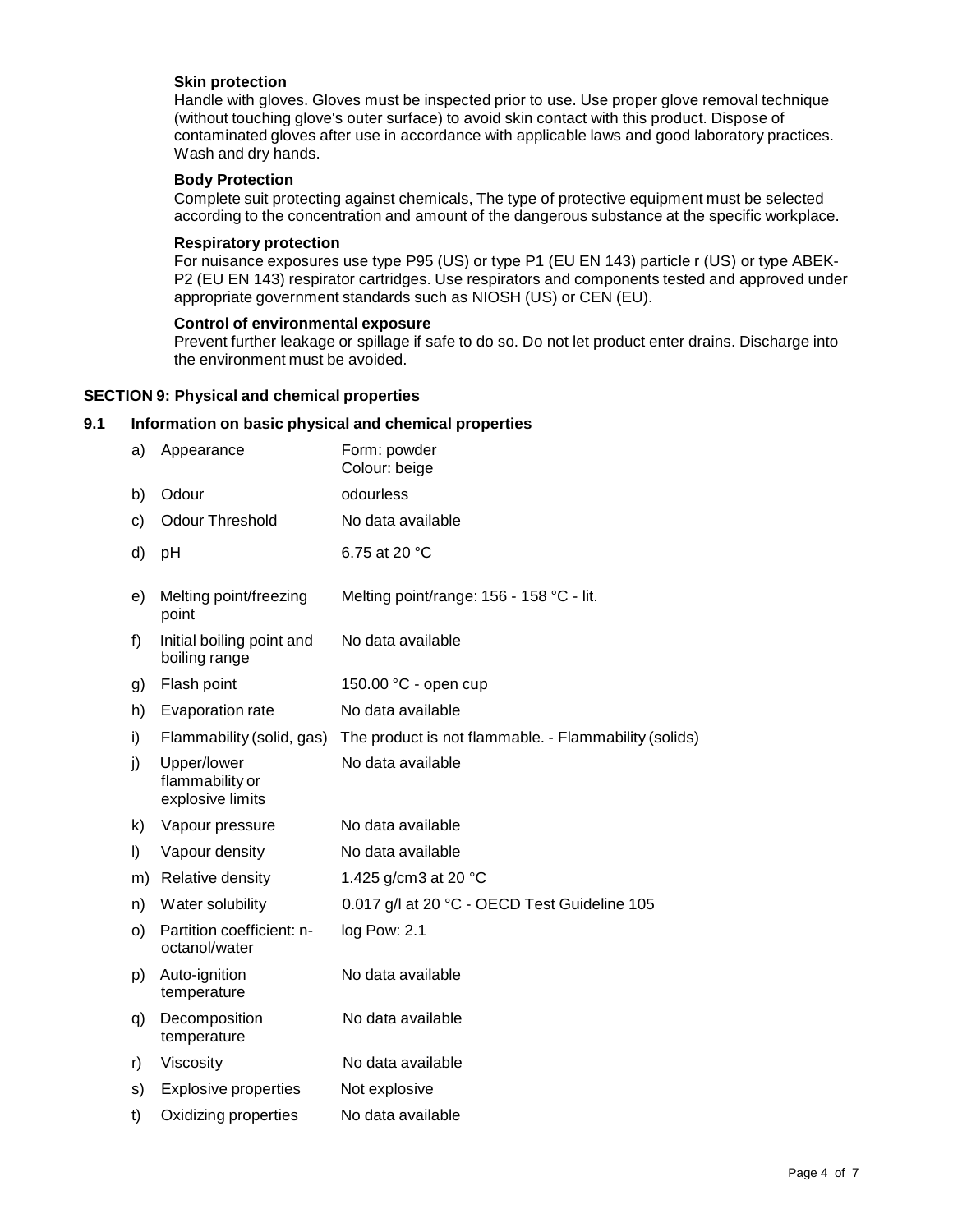## **9.2 Other safety information**

| <b>Bulk density</b>             | 0.41 - 0.45 g/l at 20 $^{\circ}$ C                                                                                         |
|---------------------------------|----------------------------------------------------------------------------------------------------------------------------|
| Solubility in other<br>solvents | Acetone 69.7 g/l at 25 $^{\circ}$ C<br>- OECD Test Guideline 105<br>Benzene 41.2 g/l at 25 °C<br>- OECD Test Guideline 105 |
| Surface tension                 | 70 mN/m at 21.5 °C<br>- Surface tension                                                                                    |
| Dissociation constant           | 8.19 at 25 °C                                                                                                              |

## **SECTION 10: Stability and reactivity**

- **10.1 Reactivity** No data available
- **10.2 Chemical stability** Stable under recommended storage conditions.
- **10.3 Possibility of hazardous reactions** No data available
- **10.4 Conditions to avoid** No data available
- **10.5 Incompatible materials** Strong oxidizing agents

## **10.6 Hazardous decomposition products**

Hazardous decomposition products formed under fire conditions. - Carbon oxides, Nitrogen oxides (NOx), Sulphur oxides Other decomposition products - No data available In the event of fire: see section 5

## **SECTION 11: Toxicological information**

## **11.1 Information on toxicological effects**

#### **Acute toxicity**

LD50 Oral - Rat - 560 mg/kg(Thiram) Remarks: Biochemical:Enzyme inhibition, induction, or change in blood or tissue levelsTrue cholinesterase. LC50 Inhalation - Rat - male and female - 4 h - 4.42 mg/l(Thiram) LD50 Dermal - Rabbit - male and female - > 2,000 mg/kg(Thiram)

#### **Skin corrosion/irritation**

Skin - Rabbit(Thiram) Result: No skin irritation - 4 h **Serious eye damage/eye irritation** Eyes - Rabbit(Thiram) Result: Irritating to eyes.

## **Respiratory or skin sensitisation**

in vivo assay - Guinea pig(Thiram) Result: May cause sensitisation by skin contact.

## **Germ cell mutagenicity**

No data available(Thiram) Hamster(Thiram) ovary Result: negative (Thiram) Mouse - male and female Result: negative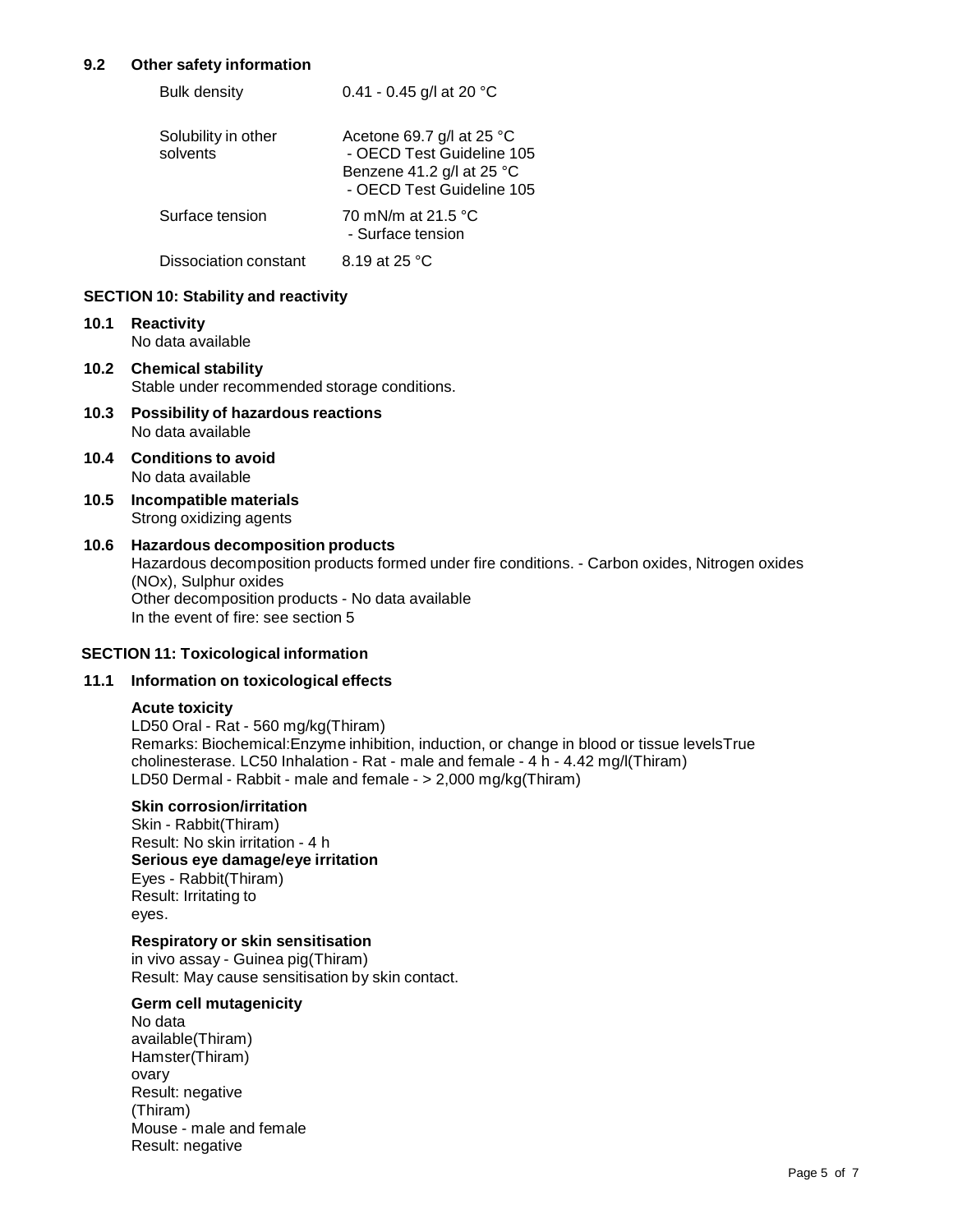## **Carcinogenicity**

IARC: 3 - Group 3: Not classifiable as to its carcinogenicity to humans (Thiram)

## **Reproductive toxicity**

No data available(Thiram)

**Specific target organ toxicity - single exposure** No data available(Thiram)

**Specific target organ toxicity - repeated exposure**

Oral - May cause damage to organs through prolonged or repeated exposure. - Liver

## **Aspiration hazard**

No data available(Thiram)

#### **Additional Information**

Repeated dose toxicity - Rat - male and female - Oral - No observed adverse effect level - 3.5 - 4 mg/kg -Lowest observed adverse effect level - 38 mg/kg(Thiram) RTECS: JO1400000

Vomiting, Diarrhoea, Abdominal pain, Exposure to and/or consumption of alcohol may increase toxic effects., To the best of our knowledge, the chemical, physical, and toxicological properties have not been thoroughly investigated.(Thiram)

## **SECTION 12: Ecological information**

## **12.1 Toxicity**

| Toxicity to fish                                          | static test LC50 - Oncorhynchus mykiss (rainbow trout) - 0.046 mg/l - 96<br>h(Thiram)<br>(OECD Test Guideline 203)     |
|-----------------------------------------------------------|------------------------------------------------------------------------------------------------------------------------|
| Toxicity to daphnia and<br>other aquatic<br>invertebrates | static test EC50 - Daphnia magna (Water flea) - 0.38 mg/l - 48 h(Thiram)<br>(OECD Test Guideline 202)                  |
| Toxicity to algae                                         | static test EC50 - Pseudokirchneriella subcapitata (algae) - 0.065 mg/l - 72<br>h(Thiram)<br>(OECD Test Guideline 201) |
| Toxicity to bacteria                                      | Respiration inhibition EC50 - Sludge Treatment - 3.11 mg/l - 3 h(Thiram)<br>(OECD Test Guideline 209)                  |
|                                                           |                                                                                                                        |

#### **12.2 Persistence and degradability**

Biodegradability aerobic - Exposure time 28 d(Thiram) Result: 40 % - Not readily biodegradable. (OECD Test Guideline 301D)

#### **12.3 Bioaccumulative potential** No data available

## **12.4 Mobility in soil**

No data available(Thiram)

## **12.5 Results of PBT and vPvB assessment**

This substance/mixture contains no components considered to be either persistent, bioaccumulative and toxic (PBT), or very persistent and very bioaccumulative (vPvB) at levels of 0.1% or higher.

## **12.6 Other adverse effects**

Very toxic to aquatic life with long lasting effects. No data available

## **SECTION 13: Disposal considerations**

## **13.1 Waste treatment methods**

#### **Product**

Offer surplus and non-recyclable solutions to a licensed disposal company. Dissolve or mix the material with a combustible solvent and burn in a chem scrubber.